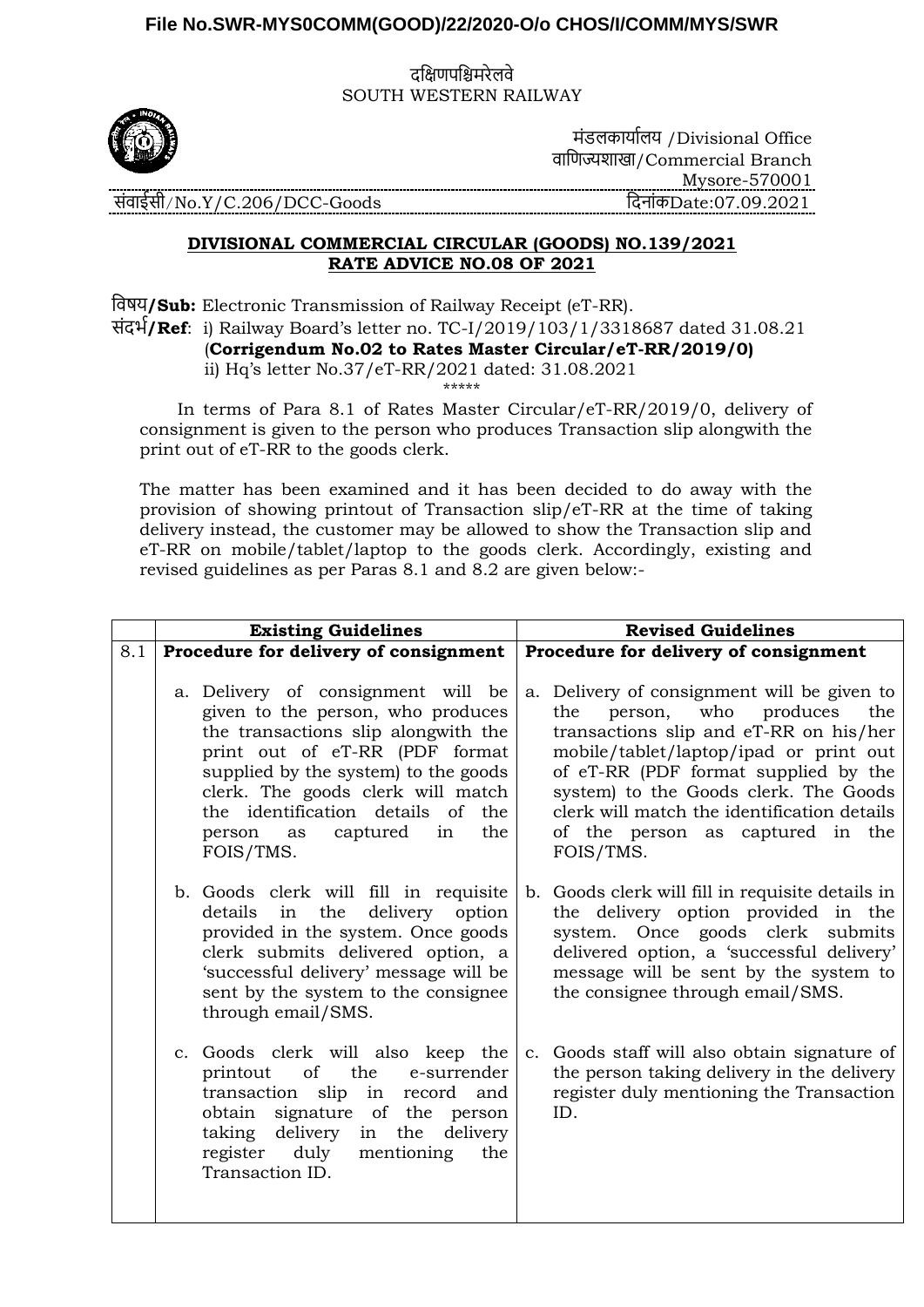## **File No.SWR-MYS0COMM(GOOD)/22/2020-O/o CHOS/I/COMM/MYS/SWR**

 $\mathsf{r}$ 

|     | d. At the time of delivery, goods clerk<br>will check the corrections of eT-RR<br>and collect any amount due as per<br>extant rules. System will provide the<br>facility to capture the details of such<br>recovery and its<br>linkage<br>with<br>concerned eT-RR.                                                                                                                                                                                                                                                                                                                                                     | d. At the time of delivery goods staff will<br>check the correctness of eT-RR and<br>collect any amount due as per extant<br>rules. System will provide the facility to<br>capture the details of such recovery and<br>its linkage with the concerned eT-RR.                                                                                                                                                                                                                                                                                     |
|-----|------------------------------------------------------------------------------------------------------------------------------------------------------------------------------------------------------------------------------------------------------------------------------------------------------------------------------------------------------------------------------------------------------------------------------------------------------------------------------------------------------------------------------------------------------------------------------------------------------------------------|--------------------------------------------------------------------------------------------------------------------------------------------------------------------------------------------------------------------------------------------------------------------------------------------------------------------------------------------------------------------------------------------------------------------------------------------------------------------------------------------------------------------------------------------------|
|     | railway<br>administration<br>e. Where<br>delivers the consignment to the<br>who<br>produces<br>the<br>person<br>$e-$<br>surrender transaction slip alongwith<br>the print out eT-RR (PDF format<br>supplied by the system), it shall not<br>responsible for<br>be<br>any<br>wrong<br>delivery on the ground that such<br>person is not entitled thereto or that<br>the transfer/surrender of eT-RR is<br>forged or otherwise defective.                                                                                                                                                                                | e. Where railway administration delivers<br>the consignment to the person who<br>produces e-surrender Transaction slip<br>$eT-RR$<br>his/her<br>and<br>on<br>mobile/tablet/laptop/ipad or printout of<br>eT-RR (PDF format supplied by the<br>system), it shall not be responsible for<br>any wrong delivery on the ground that<br>such person is not entitled thereto or<br>that the transfer/surrender of eT-RR is<br>forged or otherwise defective.<br>f.<br>CRIS/FOIS will enable preservation of<br>eT-RR in the system upto the prescribed |
|     |                                                                                                                                                                                                                                                                                                                                                                                                                                                                                                                                                                                                                        | preservation period for physical RR and<br>with an option to retrieve the same by<br>CGS as and when required.                                                                                                                                                                                                                                                                                                                                                                                                                                   |
| 8.2 | Procedure in case of partial delivery                                                                                                                                                                                                                                                                                                                                                                                                                                                                                                                                                                                  | Procedure in case of partial delivery                                                                                                                                                                                                                                                                                                                                                                                                                                                                                                            |
|     | In case when delivery of consignment<br>withheld<br>been<br>railway<br>has<br>by<br>administration and/or partial delivery of<br>consignment is given. Goods clerk will<br>put relevant remarks in the column<br>provided in the e-surrender transaction<br>slip. After matching RR details captured<br>in the FOIS/TMS, goods clerk will sign<br>and stamp the transaction slip as well as<br>the printout of eT-RR (PDF format<br>supplied by the system) and give it to the<br>person taking delivery. A copy of<br>transaction slip with relevant entry will<br>also be retained by the goods clerk for<br>record. | In case when delivery of consignment has<br>been withheld by railway administration<br>and/or partial delivery of consignment is<br>given. Goods clerk will put relevant remarks<br>in the column provided in the e-surrender<br>transaction slip into the system. A message<br>in this regard will be sent by the system to<br>the customer (Consignee).                                                                                                                                                                                        |

In view of above, Advance Correction slip No.43 to Para 1821 (a) to Chapter-XVIII of Indian Railway Commercial Manual (VOL-II) is attached herewith.

This issues in consultation with Traffic Transportation with the concurrence of Finance and Accounts Directorate of Ministry of Railways.